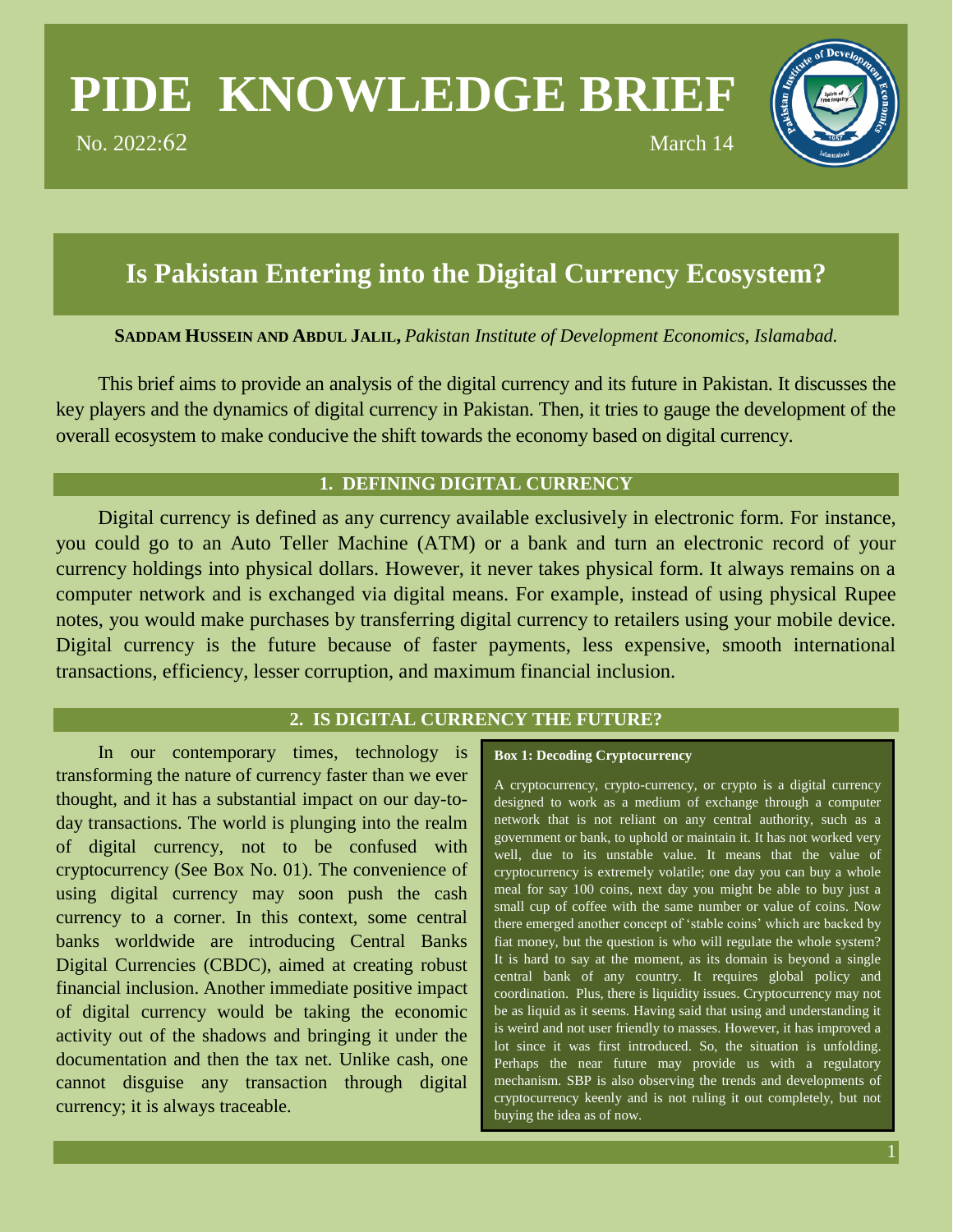But there is a problem. Commercial banks cannot compete with the Central Bank's sponsored low-cost digital currency and its transaction platforms. So what would happen? Commercial banks would be pushed out. What is the solution, then? Central banks may act as service providers regarding infrastructure and regulator; actual wallets and accounts may be held by commercial banks. It would be a two-tier system—a system Pakistan is embarking upon.

## **3. KEY PLAYERS OF DIGITAL CURRENCY IN PAKISTAN**

State Bank of Pakistan (SBP) and the private sector, which includes Mobilinks' JazzCash, Telenor's Easypaisa and Ufone's Upaisa are the key players in the sphere of digital currency. Whereas, the role of SBP is more of an enabler or facilitator. How these contributed to the promotion of digital currency is briefly explained in the lines below.

## **3.1. SBP's Interventions for Financial Inclusion via Digital Currency**

Financial inclusion, mainly via digital channels, is often considered a game-changer for a country's economic development, and digital currency is the critical factor in the equation here. Many countries have implemented policy changes to enhance digital financial inclusion, though results vary. Recent estimates show that Pakistan lags significantly among its peers in financial inclusion, with only around 20 percent of its population using financial services. The country has been trying to up its levels of financial inclusion. In this context, the SBP took the following measures to speed up the efforts towards financial inclusion via digital currency:

- 2015 SBP introduced Pakistan's National Financial Inclusion Strategy (NFIS), aimed to financially include 50 percent of the country's adult population by 2020.
- 2018 SBP initiated Enhanced Financial Inclusion Strategy (EFIS), with a target to boost digital payments, among other goals.
- 2019 in pursuance of the above two, Regulations for Electronic Money Institutions were chalked out, allowing non-banking institutions to issue e-money for their customers to make digital payments.

However, there are still concerns that the digital instant payment system was not moving fast enough to reach the poorest people and that financially excluded people remained digitally excluded. Barriers included:

- Poor financial literacy.
- Low internet coverage.
- Low smartphone penetration.

According to the Financial Inclusion Insights (FII) survey conducted in  $2020<sup>1</sup>$ , Pakistan's financial inclusion level was still low, at 21 percent. The SBP then moved towards a comprehensive Digital Financial Services (DFS) framework, which includes a broad range of financial services accessed and delivered through digital channels. DFS can be a catalyst in improving living standards, reducing poverty, decreasing fiscal deficit, and providing equal income opportunity to all Pakistanis.

 $1^1$  Cook, W., & Raman, A. (2019). National Payments Corporation of India and the remaking of payments in India. Consultative Group to Assist the Poor Working Paper.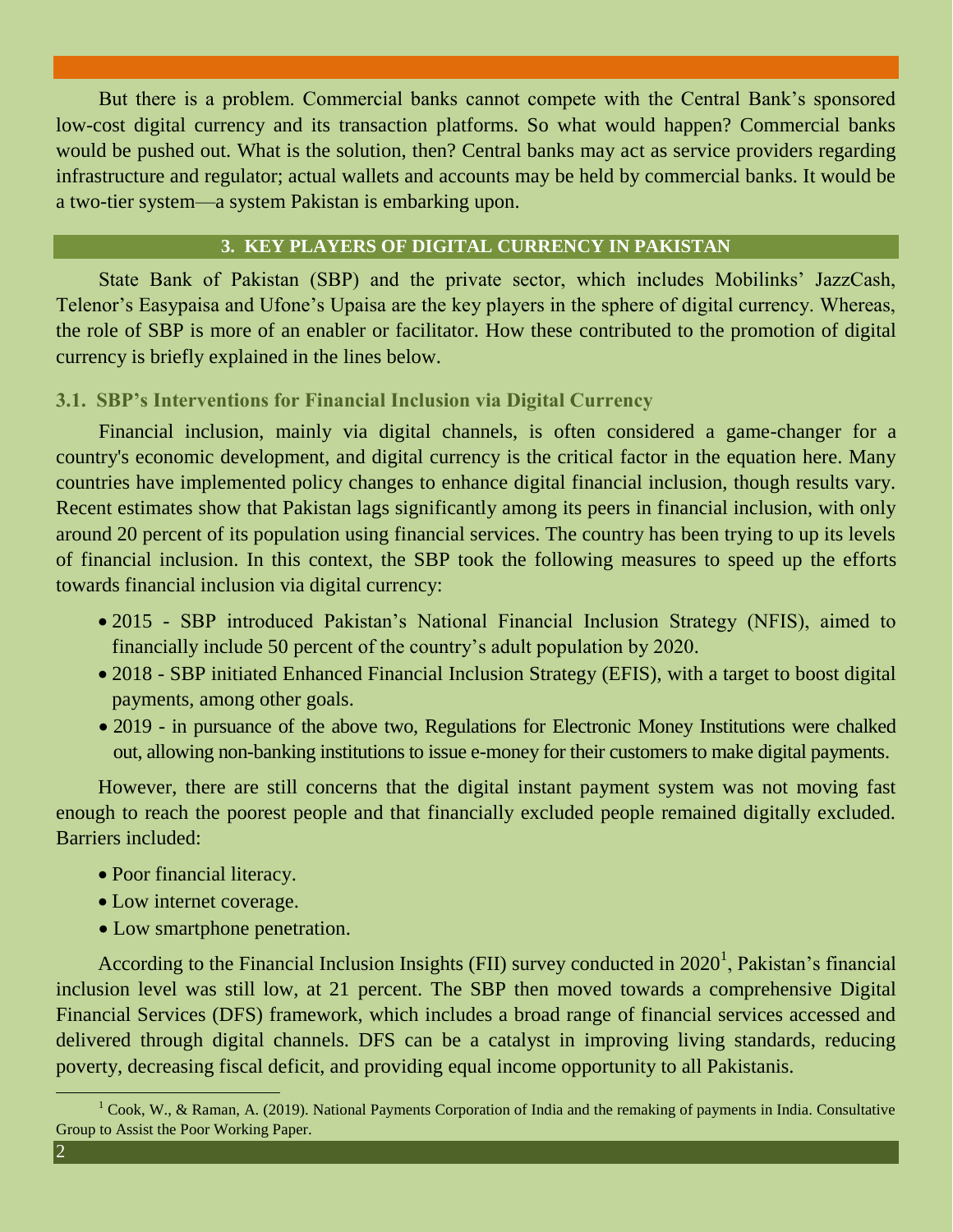#### **3.2. Entry of Easypaisa, JazzCash, and others**

Telenor and Mobilink have always been at the forefront of innovative services in Pakistan. In 2009, Telenor Pakistan partnered with Tameer Micro Finance Bank to introduce branchless banking for the first time in Pakistan. Likewise, Mobilink partnered with Waseela microfinance bank to mark its entry into this domain. Similar is the case of Upaisa, which is the collaboration between Ufone and U microfinance bank. With these innovative and handy financial services, customers have access to the easiest way to conduct their financial transactions. JazzCash has over 10 million, and Easy Paisa has over 08 million active users monthly.



The graph below shows the number of mobile wallet users and their forecast for coming years in Pakistan. One thing is obvious: the trend is gradually increasing and will continue to grow (please see the graph below).<sup>2</sup> This trend impresses upon a sense of urgency for a conducive and complimentary services to facilitate the users more without any hindrances to their digital transactions.



 $2 \text{ https://www.statista.com/statistics/1271411/mobile-wallet-user-forceast-in-pakistan/}$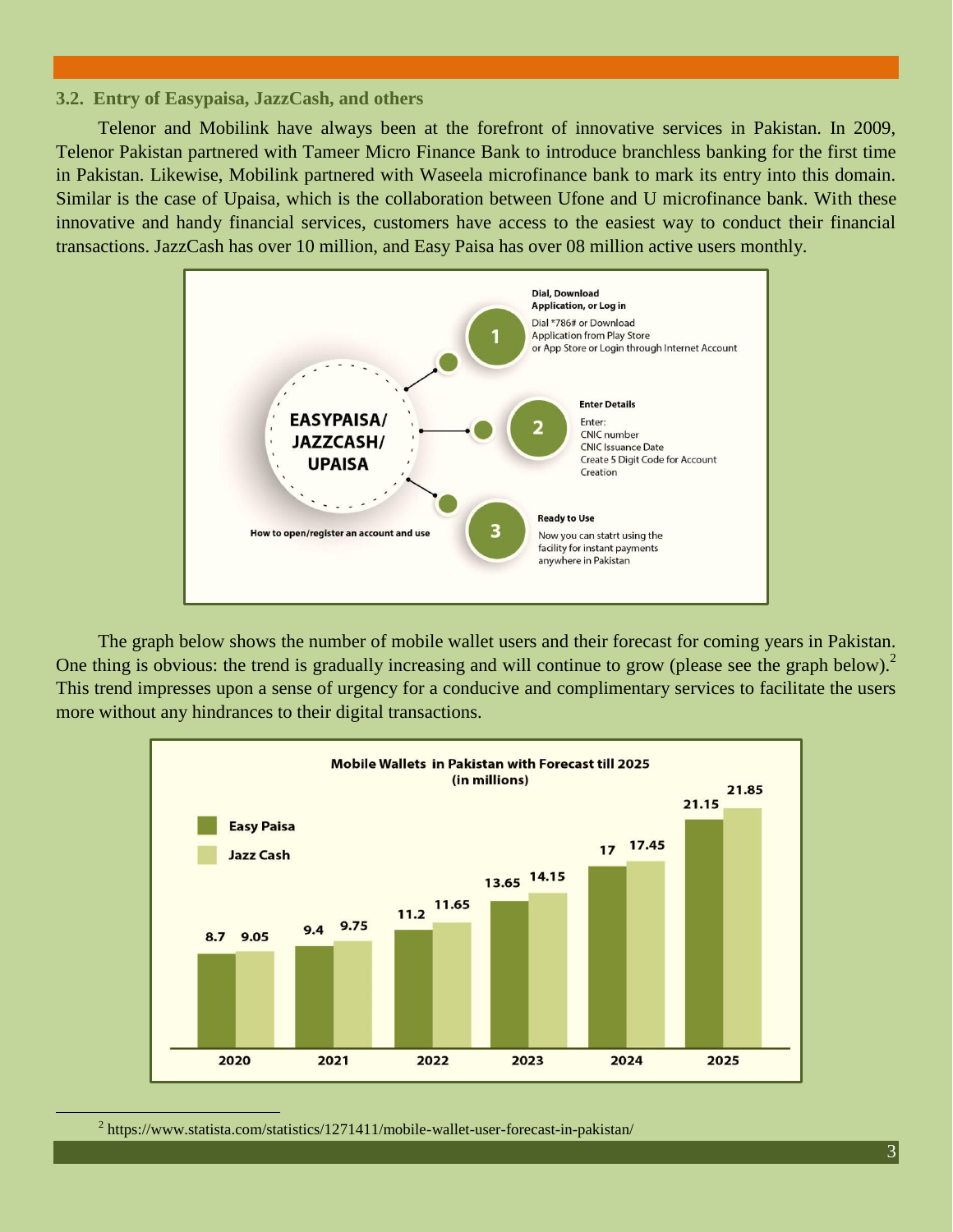## **4. RAAST-THE INCEPTION**

The SBP has established Pakistan's first instant payment system, called Raast, on February 04, 2022. The terminology is inspired by an Urdu word, meaning 'correct' or 'direct'. As the name suggests, it offers instant, reliable, and zero-cost digital payment services to the people of Pakistan. The primary aim, according to SBP, is to encourage the adoption of digital financial services across the country. With the launch of Raast, Pakistan has joined a select club of countries that have either launched or are in the process of launching centralised and interoperable instant payment systems through a futuristic ISO20022 System for Raast (See Box No. 02).

Under Raast P2P fund transfers and settlement services, bank customers would be able to send and receive funds in their accounts using their bank's mobile application, internet banking, or over the counter services<sup>3</sup>. Moreover, to facilitate their customers, banks will also create a Raast ID by linking their preferred International Bank Account Number (IBAN) with their registered mobile phone number. The customers can then share Raast ID with others to receive funds in their accounts. Bank customers can use Raast service for sending or receiving funds using their IBANs even if they do not have a Raast ID.

The basic idea of Raast was to encourage financial inclusion, but does it serve the purpose? However, it is pertinent to note that it didn't include USSD (Unstructured Supplementary Service Data) service, which is the most common mode used by most people, as it does not require internet and smartphones. Though it is in the pipeline, commercial banks can opt for instant payments. Plus, there seems to be an overlapping of the process. Why use Raast if one can easily use other apps with fewer steps?

#### **ISO20022 System for RAAST**

Raast is based on ISO20022 financial communication standards. Whereas, currently commercial banks/financial institutions are currently either using ISO 15022 or ISO 8583 which are based on old framework. ISO 20022 ensures smooth, efficient transaction with perfect interoperability, along with exceedingly enhanced security features. In the financial services industry where trust, interoperability and resilience are key requirements, the quality of data exchanged between parties, closer and closer to real time, and between increasingly diverse stakeholders in the value chain, is of paramount importance. So to keep this quality up and running there had to be a standard to make sure everyone is on the same page.

This is why financial services industry experts have developed ISO 20022, a global and open standard for information exchange, that is being adopted by a growing number of users in various domains: securities, payments, foreign exchange, cards and related services, notably for end-to-end straight through processing, components management or regulatory reporting.

The ISO 20022 standard provides a methodology to describe business processes and a common business language, which can be rendered in different syntaxes enabling implementations for messaging and application programming interfaces (APIs). It is supported by a central repository, which includes a data dictionary and a catalog of messages – and is accessible to all.



<sup>&</sup>lt;sup>3</sup> SBP, in reference to Section 03 of the Payment Systems and Electronic Fund Transfers Act, 2007, SBP has instructed Raast Participant Banks that these shall make Raast service available on at least 03 channels, i.e., mobile apps, internet banking portals and over their branch counters.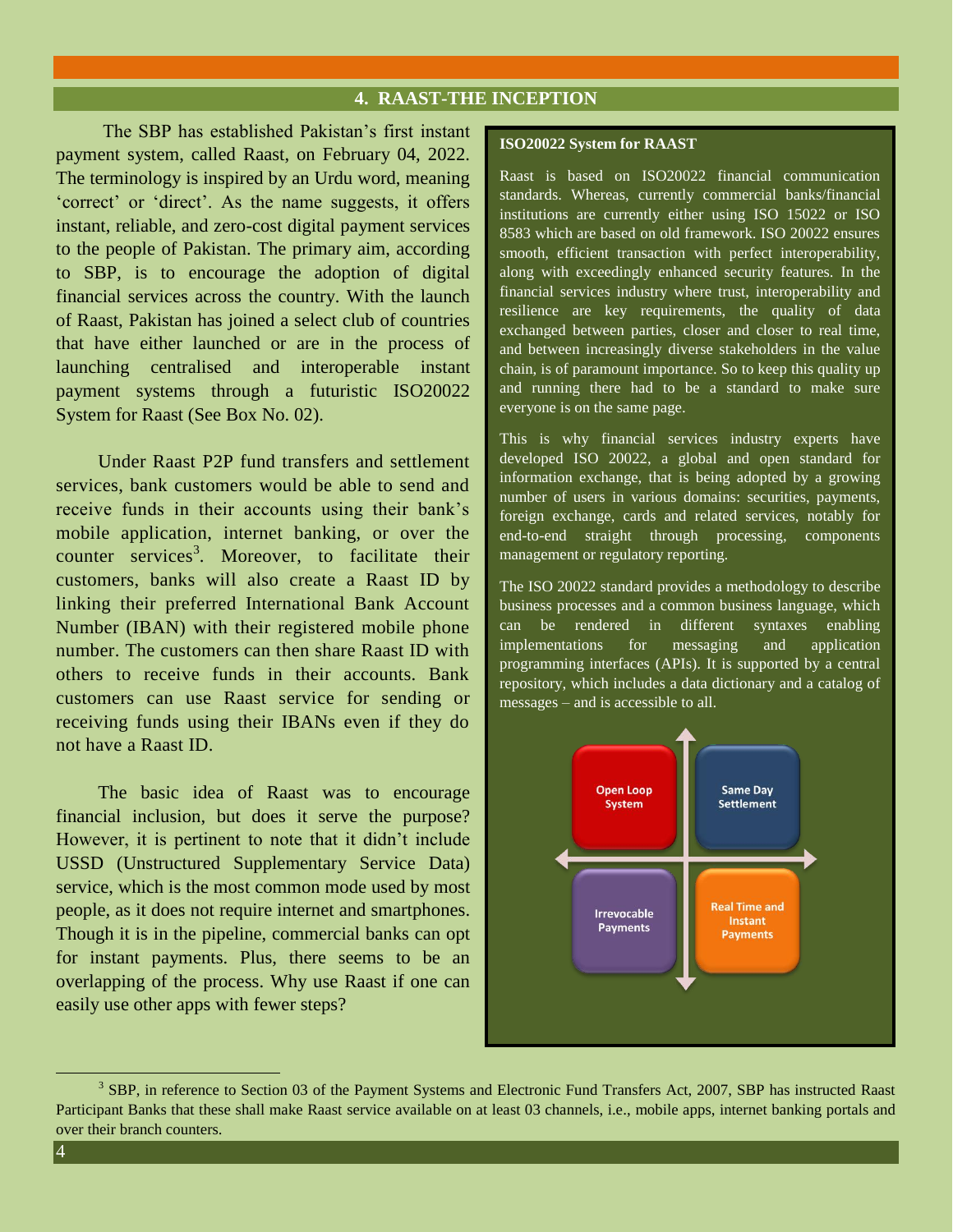

## **5. THE PROBLEM REMAINS**

According to the World Bank, Pakistan has the third largest unbanked adult population globally, with about 100 million adults without a bank account<sup>4</sup>. About 70 percent of the population doesn't have a bank account. Women make up 82 percent of the unbanked population in Pakistan<sup>5</sup>. Potential customers complain about the lengthy documentation process and multiple branch visits needed to open an account. Perhaps that is why National Database and Registration Authority (NADRA) is going to launch digital wallets linked with CNIC number in few months' time (See Box No. 03). This may exponentially boost the financial inclusion very comfortably.

#### **Box 3: CNIC based Digital Wallets**

The National Database and Registration Authority (NADRA) is working to make the computerised national identity cards digital wallets under the government's Digital Pakistan vision and an update to an already existing app will likely be made available later this year. What is so encouraging about this initiative if materialised is that NADRA has registered 120 million adults (96 per cent of the total population aged above 18) to date. This could revolutionise the financial services sector and would be a great leap forward in terms of financial inclusion.

<sup>&</sup>lt;sup>4</sup> https://www.bloomberg.com/news/articles/2021-06-03/world-s-fifth-largest-nation-gets-its-first-digital-bank-in-june (03 June 2021)

<sup>&</sup>lt;sup>5</sup> https://www.thenews.com.pk/print/914147-women-make-up-82-percent-of-unbanked-population-in-pakistan (05 December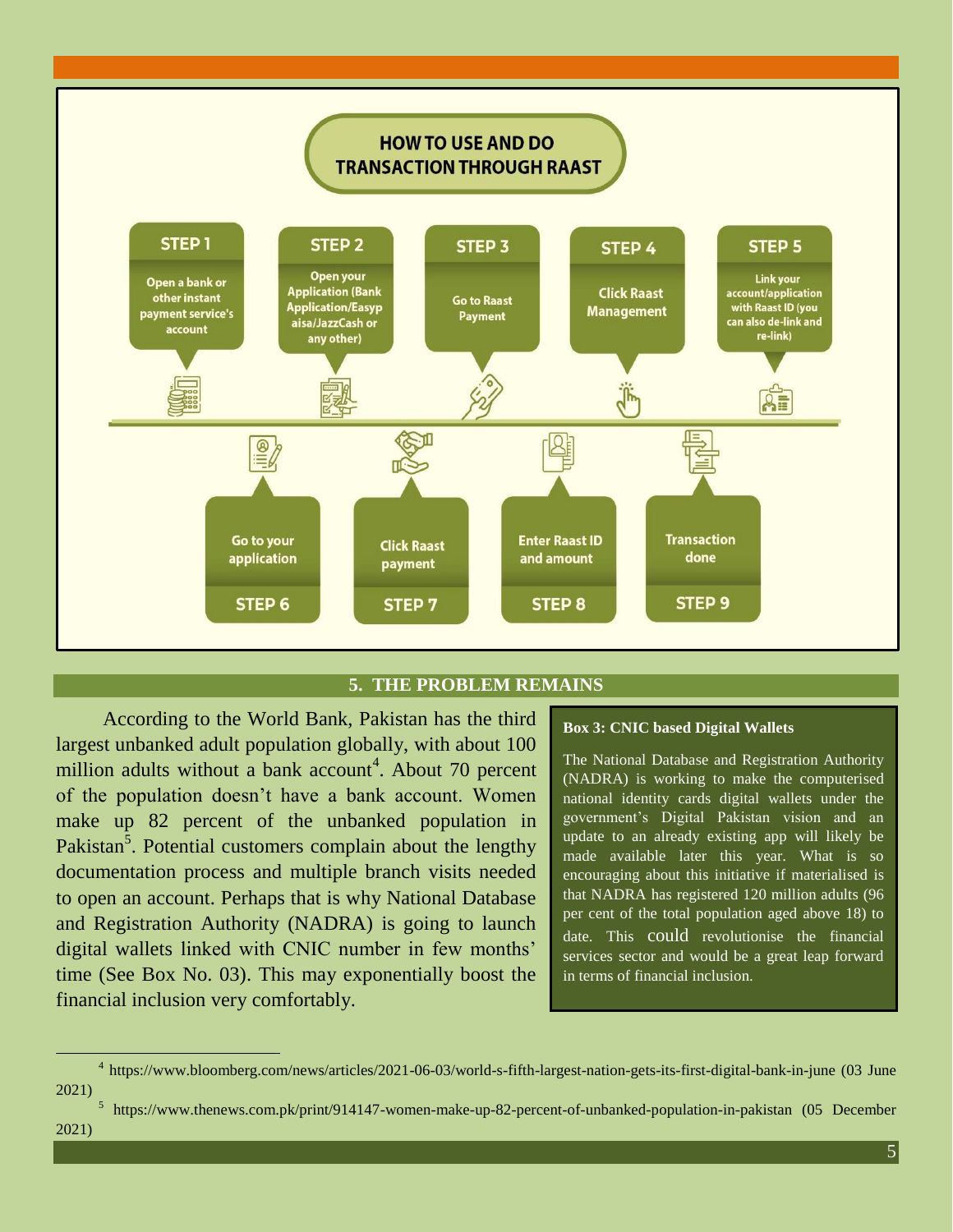Yet, Raast has linked the usage of Raast ID through a bank account. One cannot create a RAAST ID without a bank account. Moreover, Raast is not an application or a consumer product of any sort; it is the back-end infrastructure or plumbing connected to banks, fintechs, EMIs, etc., allows service providers to build consumer or business service on top of it. Does this mean that Raast is not an application itself but a feature in the applications of others – banks, fintechs, and EMIs?

Shouldn't Raast be de-linked from bank account conditions to ensure broader financial inclusion? Here, the success of M-PESA in Kenya is noteworthy. M-PESA had introduced formal financial services to nearly 50 percent of the country's population in less than a decade. M-PESA relied primarily on Short Message Service (SMS) to reach the country's unbanked, few of whom had smartphones at the time of the product's launch in 2007. Similarly, India's National Payments Corporation of India (NPCI) has a great success in ensuring financial inclusion through its instant payment products, including biometrics.

Likewise, numerous lessons can be drawn from Kenya's M-PESA and India's NPCI experience<sup>6</sup>. These include an industry-led approach to ownership and governance, with strong regulator backing; competitive economics through a utility model; mixed with smart growth and a start-up culture; a strategy of incremental product development; a government/regulator that uses carrots and not only sticks and also balances caution with progress.

#### **Point to Ponder: Does Digital Help in Minimizing the Corruption?**

Society incurs massive social costs is the use of cash to corrupt public officials. The social costs of corruption presumably are orders of magnitude greater than the scale of the bribes themselves, but even estimates of the payments are staggering. The World Bank attempted to create a comprehensive worldwide measure of bribes at the beginning of the 2000s. The World Bank came up with a round number for bribes globally of \$1 trillion for the years 2001 and 2002. Assuming the figure has roughly doubled in line with global GDP — which seems very conservative given that developing countries have accounted for the lion's share of global growth over the past 15 years — the worldwide scale of bribes would now be closer to \$2 trillion. So, the digital currency can be of great help in minimising the corruption.

*Source:* Kenneth Rogoff's Book, titled "The Curse of Cash: How Large-Denomination Bills Aid Crime and Tax Evasion and Constrain Monetary Policy", published in 2017.

## **6. A COMMON MAN'S VIEW**

Almost 40 percent of Pakistan's population is illiterate. A big chunk of literate people can only read and write their name or simple phrases (as by the definition of literate). Another major problem

<sup>6</sup> Cook, W., & Raman, A. (2019). National Payments Corporation of India and the remaking of payments in India. *Consultative Group to Assist the Poor Working Paper*.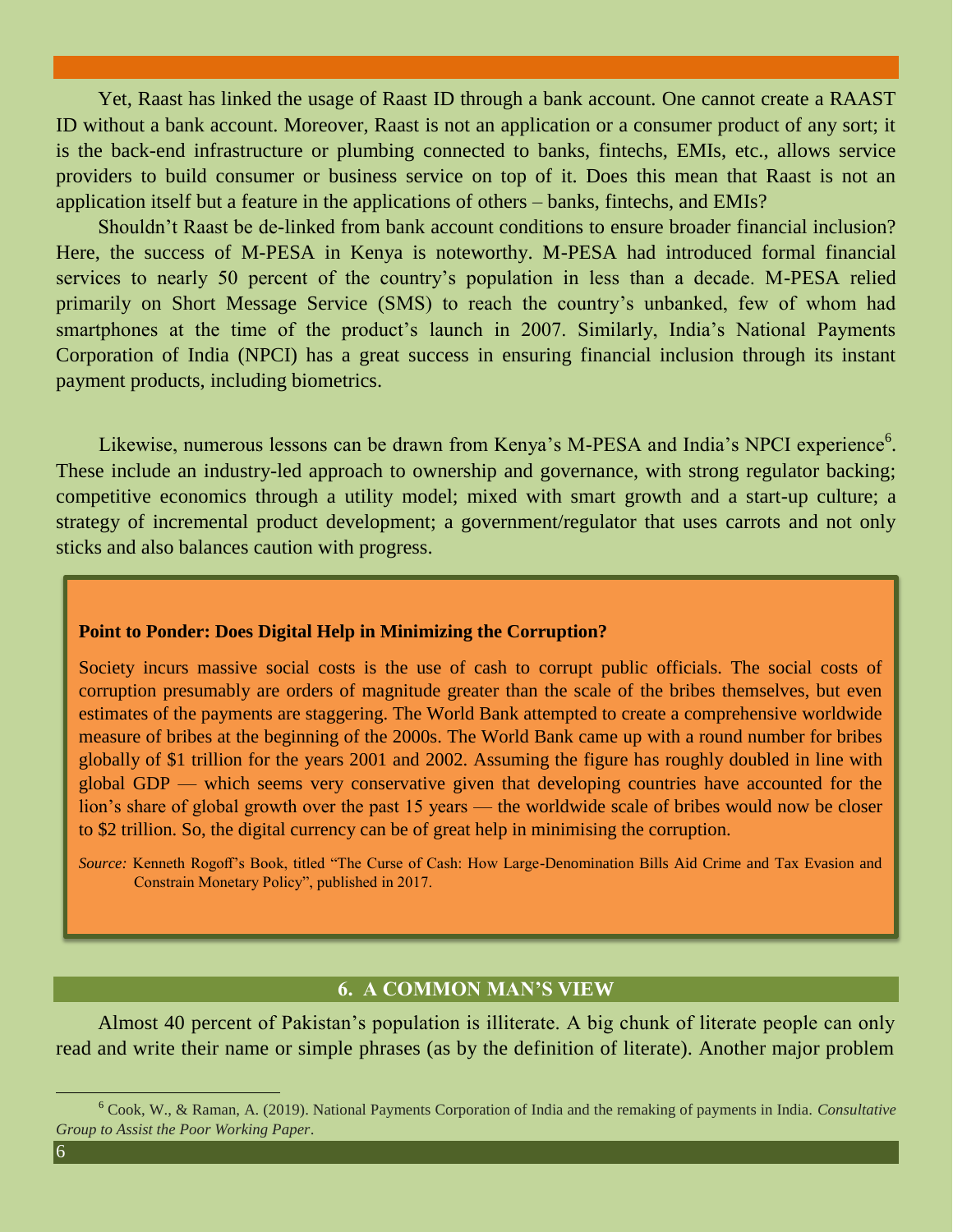Pakistan faces, like the majority of the people in developing nations, is the high compliance cost to operate legally. This accrues transaction costs on the part of the agent, doing any economic activity. In such circumstances, it is very simple for an individual to visit a nearby Easypaisa shop or any other such outlet, share his CNIC and phone number and send money. The job is done. Yes, the person has to pay charges, but isn't it cheaper than the opportunity cost and other miscellaneous fees the bank charges?

In this context, Raast seems to be an added loop in the branchless banking network. Why can't Raast create algorithmically generated accounts at the back-end of each mobile number transacting, just like EasyPaisa or JazzCash is doing? Why is the cost (read as monetary and non-monetary cost) of opening and maintaining a bank account on the consumer? Couldn't the purpose be met by allowing all the bank to generate unique IDs of the bank accounts and the IDs should be nothing but the preferred cellphone number of the account holders? SBP could have also incentivised banks to make the transaction free.

Regarding the ISO 20022 system, SBP could have also arranged with commercial banks for technology transfer. Moreover, linking IBAN with a phone number is an added benefit, not the central one, SBP officials agreed. As in other applications, you have to add beneficiary once, then just click the name next time.

## **7. LIMITATIONS**

In conversations with SBP officials, it can concluded that Raast is not a competitor but a facilitator to all other digital financial services existing in the market. Raast serves as a coordination mechanism; in simple words, it would act like glue - binding together all financial services through a single channel.

The best attribute about Raast is its state-of-the-art ISO 20022 system, which would bring in both efficiency and effectiveness with checks and balances. The system can offer more products with integration and absorb more services within itself overtime. We didn't get a clear answer when we asked what happens if the account is hacked and money is withdrawn remotely? The onus seems to be on the end consumer. If the consumer does not click any random link or share sensitive information with anyone, it comes under cyber-crime. Afterward, the case may involve law enforcement, in particular the Federal Investigation Agency (FIA). The question arises, why the banks just not reimburse the consumer money and put up a case with FIA and other law enforcement agencies? After all, the money is insured, so no harm to the bank, and the onus of putting up and following a case should be on the bank, not the consumer. Would Raast tackle such issues? The answer is 'most probably'. How? Only the time would tell. Having said that, one thing is crystal clear: Pakistan is moving into the digital currency domain faster than expected, and that is an encouraging development.